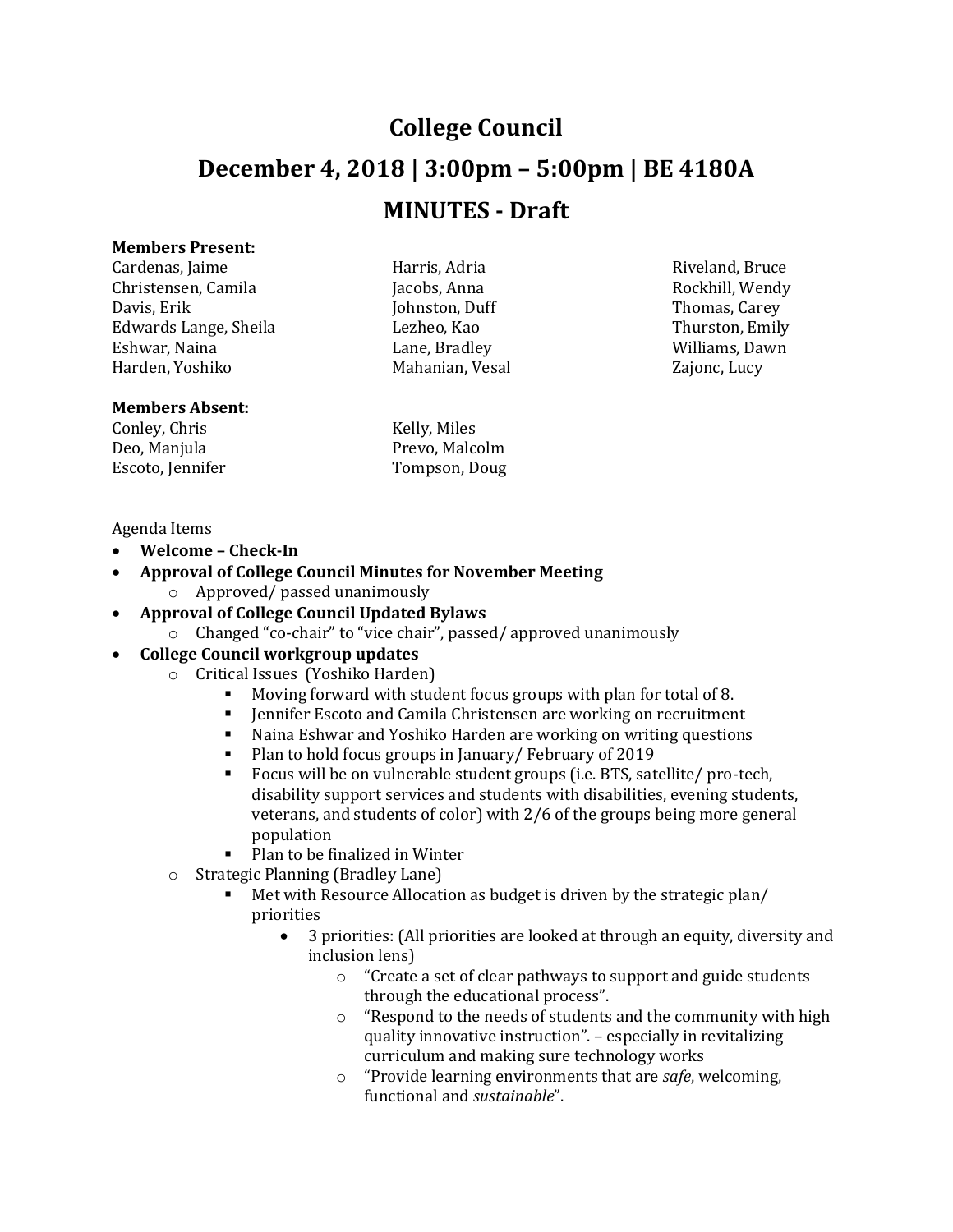- Tasks: (Gaps in pathways)
	- o Marketing dual degrees and Pathways
	- o Updating Colleges to Career website
	- o Using cohort based advising
	- $\circ$  Creating a meaningful 1<sup>st</sup> year
	- o One Card Project/ ID Card Sharing (next Fall for Seattle Central)
	- o Study and address gaps at satellite schools and appropriate levels of staffing \*NOTE: Resource Allocation to build plan around above priorities for 2019/2020
- o Resource Allocation (Bruce Riveland)
	- Recommendations: (Principles)
		- Standardization of work
		- Establish goals  $\rightarrow$  standard practices/ best practices across the entire institution
		- Use real estate that is underutilized
		- Prioritize gains in revenue instead of decreasing current funds or reallocating funds
	- Discussions held re: student leadership involvement in resource allocation discussion-students should be engaged
		- Different priorities every year
		- Pathways to address gaps with marginalized students and gaps in specific departments
		- Discussion re: concerns related to disability support services and need for improvement
	- Final recommendations will be given at January meeting
	- Final Draft will be in March and will be sent in May to the Board of Trustees for approval
		- Board wants context with budget and want to be engaged/ informed

# **Central Radar-Quick Updates**

- o Seattle Pathways (Bradley)
	- Handout given re: 4 Pillars of Pathways
		- Clarity in types of degrees offered at the beginning (especially for students that are undecided)
		- Getting transfer degrees mapped out-Seattle Central has already had some things in place
	- Change advising and career center
	- Starfish: new case management tool/ technology for advising
	- January 14, 2019 at 2:30PM- Pathways State Board Member discussion
- o Accreditation (Naina)
	- Year 7 visit will be 10/28-10/30/2019
	- Currently in the "hunting/ gathering" phase-getting material for accreditation report related to the 4 core themes (Responsive Teaching and Learning, Catalyst for Opportunities and Success, Diversity in Action, and Communities Engagement)
	- Jack McHenry to assist with writing the report
- o Community Forum (Yoshiko)
	- Updates re: Student Open Forum held on 11/21/2018
		- Updates re: student housing